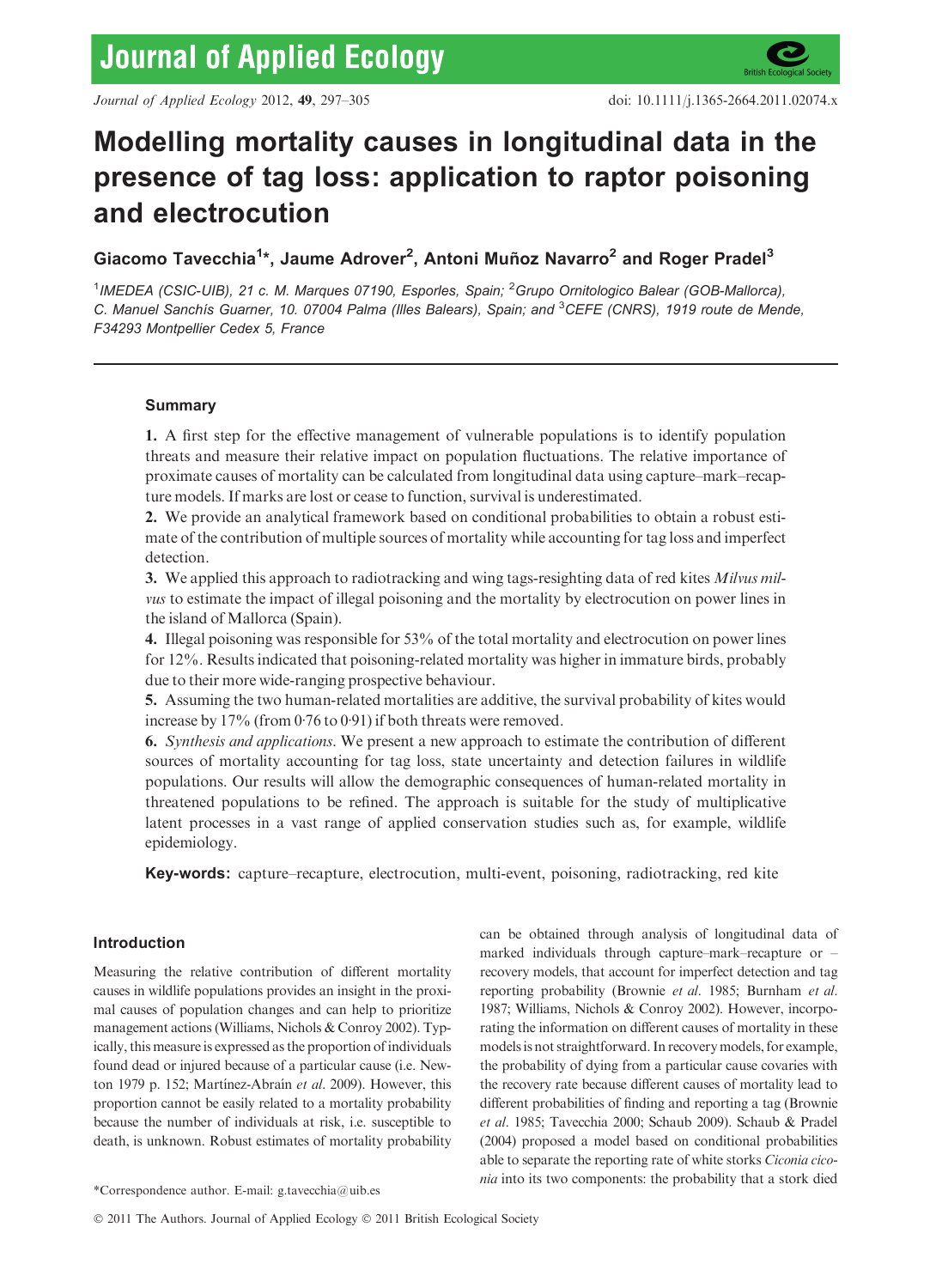because of power line collision and the probability, conditional upon death, that the tag is reported. Here, we present a new approach that extends Schaub & Pradel's work on recovery to include live encounters when studying multiple sources of mortality. Moreover, we use the flexibility of the approach to account for marks loss, a common problem in capture–mark– recapture or –recovery studies, which violates an important assumption of the statistical models (Williams, Nichols & Conroy 2002). When tags are lost, no longer visible or in the case of radiotransmitter, no longer functioning, the survival probability is biased downward reflecting tag retention rather than individual survival probability. Tag loss cannot be incorporated explicitly within capture–recapture or capture– recovery models, and classically, it is either ignored or survival estimates are corrected a posteriori using an 'external' measure of tag loss (Nichols et al. 1992; Diefenbach & Alt 1998; but see Nichols & Hines 1993; Cowen & Schwarz 2006). The problem arises from the fact that individuals become unobservable or more difficult to detect once they lose their tags. As a consequence, the encounters that precede tag loss occur with a different probability than the subsequent ones. Similarly to the problem of multiple sources of mortality, tag loss can be viewed as a problem of conditional probabilities, in which there are two sets of parameters, one conditional on tag retention, and a second conditional on tag loss (Juillet et al. 2011). Multi-state models (Arnason 1973) for the analysis of stratified capture– recapture data allow transition across states to occur along the encounter histories. A reformulation of these models (Schwarz, Schweigert & Arnason 1993) permits explicit estimation of across-sites movements conditional on survival. Grosbois & Tavecchia (2003) first used this formulation to allow for unobservable transitions and the estimation of successive conditional probabilities. Recently, Pradel (2005) has proposed a general framework to relate observable and unobservable states to the observable events in longitudinal data. This framework, primarily thought to model longitudinal data under state uncertainty (Pradel 2009), can be used to join external information on individual state and to model unobservable processes (Sanz-Aguilar et al. 2011). Juillet et al. (2011) first used this multi-event framework to account for tag losses in a study of double-tagged greater snow geese Chen caerulescens atalantica. In their formulation, a first set of encounters, i.e. observable events, corresponded to the encounter history conditional on tag retention and another set corresponded to the events recorded after the loss of one of the principal marks. In this way, they successfully decomposed the survival and recapture processes conditional on tag retention. Here, we build on their work and incorporate the conditional formulation of Schaub & Pradel (2004) to provide a new analytical framework for the study of multiple causes of mortality in the presence of tag losses. The formulation can be easily extended to multiple types of tag, reformulating the mixed information models of Freeman, Morgan & Catchpole (1992) and Burnham (1993).

We applied this model to assess the magnitude of different sources of mortality of an endangered raptor, the red kite Milvus milvus on the island of Mallorca (Spain). Over the last two centuries, human persecution has led to a drastic decrease in the number of birds of prey and much effort has been devoted to preventing the local population from going extinct in many parts of the world (Newton 1979). Despite their protected status, many natural and introduced populations of raptors, worldwide, are still threatened by causes directly or indirectly related to human activities, such as illegal hunting (Smart et al. 2010), primary and secondary poisoning (Whitfield et al. 2003), habitat destruction (Tilman et al. 1994), prey depletion, collisions with cars, windmills and electrocution on power lines (Sergio et al. 2004; Lehman, Kennedy & Savidge 2007; Schaub et al. 2010). The red kite is a medium-sized raptor with little size dimorphism distributed only in the western Palearctic, mainly in Europe and North Africa (del Hoyo, Elliott & Sargatal 1996). Since the 19th century, the species has declined throughout the whole European continent, and many of its populations are nowadays considered endangered (IUCN 2010). The species is vulnerable to secondary or direct contact with poisonous baits, used primarily to control predators of game species (Evans & Pienkowski 1991; Whitfield et al. 2003; Smart et al. 2010). In Spain, nearly all red kite populations have declined and some have disappeared because of illegal hunting, poisoning and electrocution (Viñuela, Martí & Ruiz 1999). On the island of Mallorca in the archipelago of Balearics (Spain), the population was reduced to only 7–8 pairs in the year 2000 (Adrover, Muñoz & Riera 2002). Thanks to the effort of local environmental agencies, the species has slowly increased its number, and in 2010, has reached nineteen breeding pairs (J. Adrover, unpublished data). Cases of direct and indirect poisoning are still common on the island, and the exact magnitude of the different human-related sources of mortality is not known. Here, we use the data on resighting and recovery of individually marked fledglings collected since the year 2000. We applied a new analytical approach based on conditional probabilities, (i) to estimate the age-dependent mortality of marked birds, (ii) to estimate the incidence of tag loss and the relative magnitude of different sources of mortality, and (iii) to assess whether their influence differs according to the age-class considered.

#### Materials and methods

#### LONGITUDINAL DATA AND TAG LOSS

Since 2000, 142 fledglings have been equipped with a radiotransmitter (Biotrack TW-3) mounted on a backpack harness. Birds were tagged as chicks just before leaving the nest. Transmitters had a range of 20– 30 Km, a life expectancy of  $c$ . 3–4 years and weighed  $\leq 5\%$  of bird body weight. In addition to the radio tag, all chicks were marked using PVC wing tags with a unique alpha-numeric code, one on each wing. This primary tag was used to assess the loss of the radio signal for mechanical or electrical reason. Wing tags are occasionally lost, but their life span is longer than that of the radiotransmitter. We never observed the loss of both types of tags, and all dead animals, found with or without the radiotransmitter, had retained at least one wing tag. Furthermore, it is not uncommon to see a 7–10-year-old kite with both wing tags. Nevertheless, we cannot rule out the simultaneous loss of both wing tags after the loss of the radio signal. In this case, the survival probabilities of birds more than 3 years old (i.e. the average life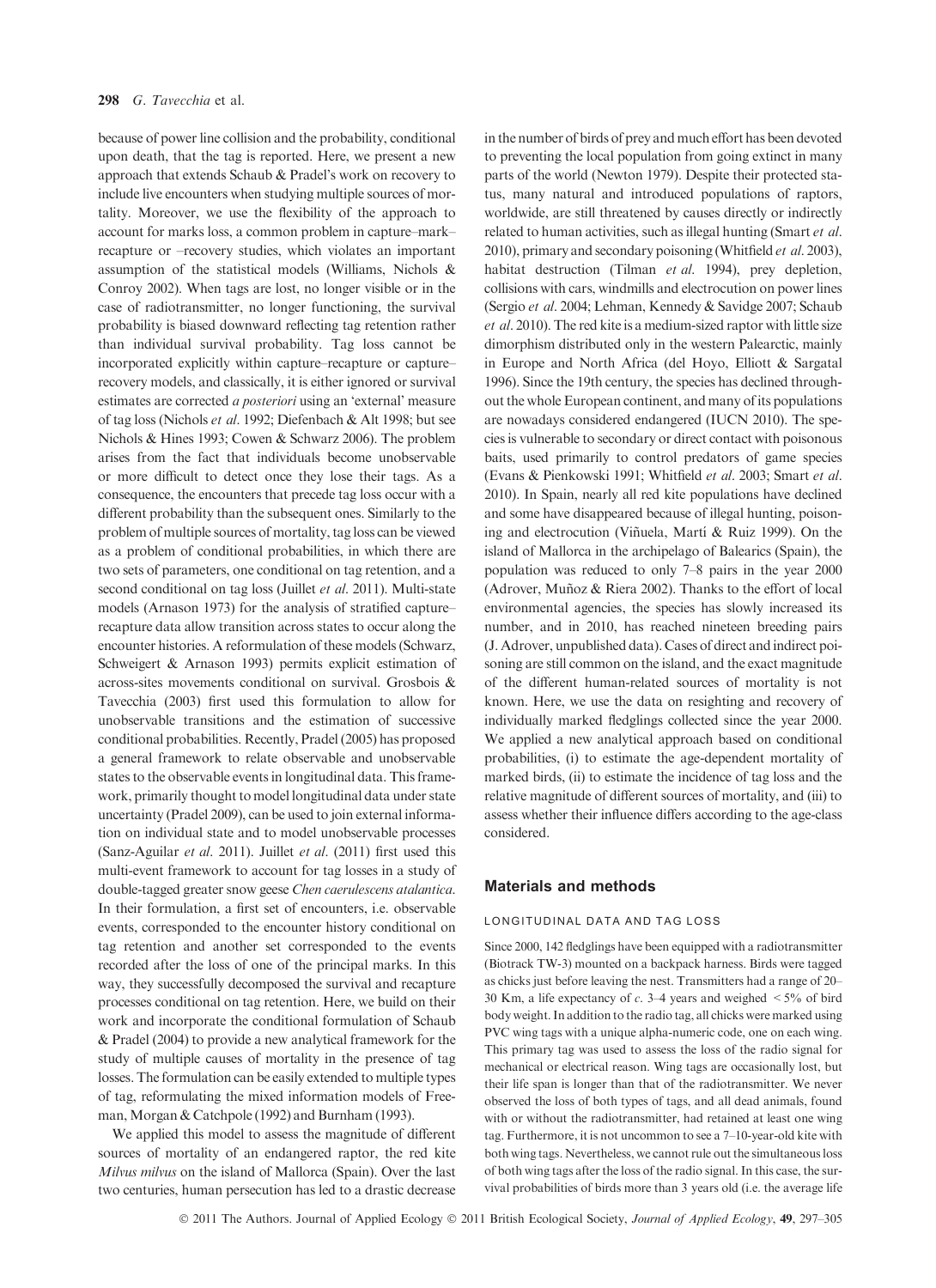

Fig. 1. Graphical representation of the possible events and the corresponding probabilities in the encounter histories. The numbers between brackets are the codes used. For instance, an encounter history such as 011206000000 corresponds to a bird marked at the second occasion, whose radio signal has been lost at the fourth occasion and which has been found newly dead by poison at the sixth occasion. Note that the probability of detection differs among mortality causes when the radio is no longer functioning (it is assumed the wing tag is retained).

span of the radio signal) might be underestimated. Note that the relative differences across mortality causes and ages remain unchanged because the loss of tags is independent from the cause of death and no birds had lost their wing tags before the radio signal was lost. Observations of marked birds were performed by active search throughout the whole island, by car or, occasionally, helicopter. When the signal was stationary, we actively searched for the radiotransmitter to confirm whether the animal was stationary, dead or had lost its radio tag. All carcasses found were sent to the laboratory for a post-mortem analysis. In addition to radio locations, we carried out observations at feeding places (dump sites and artificial feeding stations), territories and roosting sites to record the presence of birds for which we could no longer detect a radio signal. We restricted the analysis to observations of live birds recorded from April to June, to reduce problems linked with pooling data from a long time period (Hargrove & Borland 1994).

## A MODEL FOR INDIVIDUAL STATES AND OBSERVED EVENTS

The observations of live and dead birds, together with the information on tag loss, formed the set of observable events from which we estimated the proportion of birds that died by poisoning, electrocution or by other (natural) causes. This was performed by specifying a probabilistic model that linked the observed events to transitions between possible alternative individual states (Fig. 1). We considered that individuals can move across four main states: alive (noted 'A'), death by poison ('DP'), death by electrocution ('DE') and death from other (unknown) causes ('DO'). Given that individuals can lose their radiotransmitter, we considered the above states for birds with and without a functioning radio (noted with the superscript '+' and '-', respectively). As in Lebreton, Almeras & Pradel (1999), we included an additional dead state (noted '†') that corresponded to an unobservable dead state. This might be seen as 'dead for some time' in contrast with the observable state 'newly dead', corresponding to recovery of a corpse. This differentiation assumes that corpses are found soon after death and allows us to estimate the reporting rate associated with the observable dead states and the probability of dying from different causes (Schaub & Pradel 2004).

The full transition matrix,  $\Phi$ , from the state at t (in line) to the state at  $t+1$  (in column) can be written as

|          |                 |  | $DP+$ | $DE^+$ | ־מח |              | DE            |                                                                                                                                                                                  |  |
|----------|-----------------|--|-------|--------|-----|--------------|---------------|----------------------------------------------------------------------------------------------------------------------------------------------------------------------------------|--|
| $\Phi =$ | $A^+$           |  |       |        |     |              |               | $\alpha S$ $(1-\alpha)S$ $\alpha\beta(1-S)$ $\alpha\gamma(1-S)$ $\alpha(1-\beta-\gamma)(1-S)$ $(1-\alpha)\beta(1-S)$ $(1-\alpha)\gamma(1-S)$ $(1-\alpha)(1-\gamma-\beta)(1-S)$ 0 |  |
|          |                 |  |       |        |     | $\beta(1-S)$ | $\gamma(1-S)$ | $(1 - \beta - \gamma)(1 - S)$                                                                                                                                                    |  |
|          | $DP^+$          |  |       |        |     |              |               |                                                                                                                                                                                  |  |
|          | $DE^+$          |  |       |        |     |              |               |                                                                                                                                                                                  |  |
|          | DO+             |  |       |        |     |              |               |                                                                                                                                                                                  |  |
|          | DP <sup>-</sup> |  |       |        |     |              |               |                                                                                                                                                                                  |  |
|          | $DE^-$          |  |       |        |     |              |               |                                                                                                                                                                                  |  |
|          | DO              |  |       |        |     |              |               |                                                                                                                                                                                  |  |
|          |                 |  |       |        |     |              |               |                                                                                                                                                                                  |  |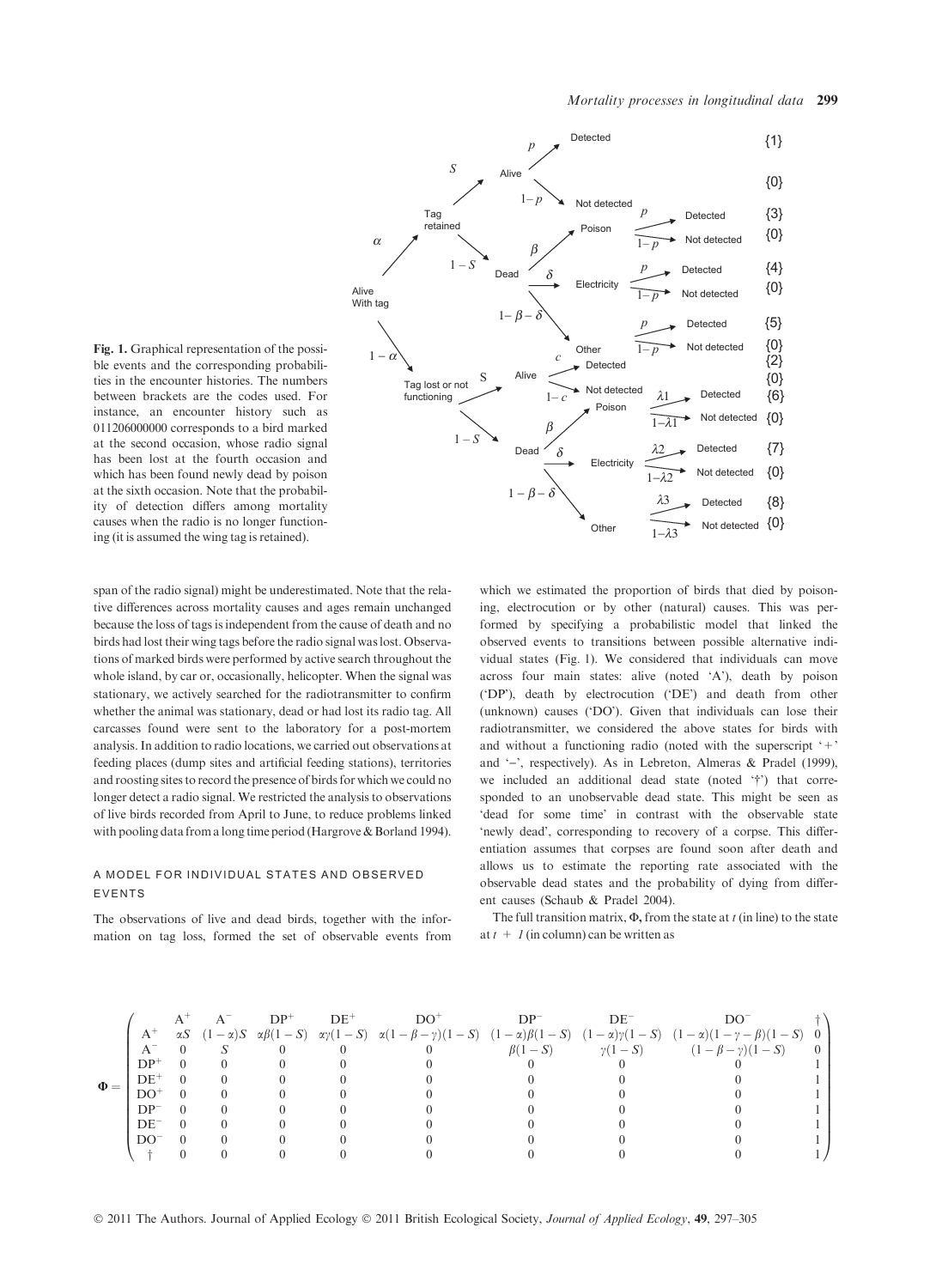### 300 G. Tayecchia et al.

#### where

S: the annual survival probability.

a: the probability of radio signal retention.

b: the probability of death because of poisoning given that an animal has died.

 $\gamma$ : the probability of DE given that an animal has died.

The matrix,  $\Phi$ , can be decomposed into three successive matrices to single out the parameters related to each process, i.e. tag toss, survival and causes of mortality, respectively (Appendix S1, Supporting information).

At any given time, we can observe nine types of mutually exclusive events (here arbitrarily coded with numbers from 0 to 8; Fig. 1). The first possible event (coded '0') is a non-encounter, i.e. the radio signal cannot be heard and the animal cannot be seen. This is the only ambiguous event as it may correspond to any underlying state. For example, the animal may have lost the radio or be carrying one that ceased to function, or it may be dead having lost the radio and remaining undetected. Each of the other events can happen only with one state. The events coded '1' and '2' refer to encounters of individuals alive, with respectively a functioning (the animal is then in state 'A<sup>+</sup>' of matrix  $\Phi$ ) or not functioning radio (state 'A<sup>-</sup>' of matrix  $\Phi$ ). The remaining six events correspond to animals found dead. In our case, we considered six cases of 'newly dead' encounters relating to three death causes and two radio states ( $3 \times 2$  combinations). Specifically, '3' and '6' code for birds found poisoned with and without a functioning radio respectively (states 'DP<sup>+</sup>' and 'DP<sup>-'</sup> of matrix  $\Phi$ respectively). Similarly, '4' and '7' are for birds electrocuted with and without a functioning radio respectively (states 'DE<sup>+</sup>' and 'DE<sup>-</sup>' of matrix  $\Phi$ ). Finally, '5' and '8' refer to those birds that have been found dead but from unspecified causes with and without a functioning radio respectively (states 'DO<sup>+</sup>' and 'DO<sup>-</sup>' of matrix  $\Phi$ , Fig. 1). Note that '2', '6', '7' and '8' code for birds encountered without a functioning radio. These codes do not distinguish whether the radio was physically lost or not functioning. If needed, these situations can further be distinguished by including additional states in the matrix  $\Phi$ ; however, here, we have opted not to do so for the sake of simplicity.

Between any time interval, individuals might change state according to the transitions in Fig. 1. For example, the encounter history of a bird marked at the first occasion, for which the radio signal was lost at the third occasion, and was found electrocuted at the fifth occasion, would be 11207000000. Here, we are interested in estimating, from the observed events, the probabilities associated with each state-tostate transition. This is possible because some events arise more easily when the bird is in one state rather than in another. The matrix E links the states to the observations by specifying the probability of each event (in columns) conditional on each state (in rows):

| $E =$ | 2<br>3<br>4<br>5<br>6 | $1-p$<br>$1-c$<br>$1-p$<br>$1-p$ 0 0<br>$1-p$ 0 0<br>$1 - \lambda_1$ 0 0<br>$1 - \lambda_2$ 0 0 | 1<br>p<br>$\overline{0}$<br>$\overline{0}$ | $\overline{0}$<br>$\mathcal{C}$<br>$\overline{0}$ | $\overline{0}$<br>$\overline{0}$<br>$\overline{p}$<br>$\overline{0}$<br>$\overline{0}$<br>$\overline{0}$<br>$\overline{0}$ | $\overline{0}$<br>$\boldsymbol{0}$<br>$\overline{0}$<br>$p \quad 0$<br>$\overline{0}$<br>$\overline{0}$<br>$\overline{0}$ | 2 3 4 5<br>$\mathbf{0}$<br>$\mathbf{0}$<br>$\overline{0}$<br>$\boldsymbol{p}$<br>$\overline{0}$<br>$\overline{0}$ | 6<br>$\boldsymbol{0}$<br>$\theta$<br>$\boldsymbol{0}$<br>$\boldsymbol{0}$<br>$\theta$<br>$\lambda_1$<br>$\boldsymbol{0}$ | 7<br>$\boldsymbol{0}$<br>$\mathbf{0}$<br>0<br>$\boldsymbol{0}$<br>$\mathbf{0}$<br>$\boldsymbol{0}$<br>$\lambda_2$ | 8<br>$\theta$<br>0<br>$\theta$<br>$\theta$<br>$\theta$<br>$\theta$<br>$\theta$ |
|-------|-----------------------|-------------------------------------------------------------------------------------------------|--------------------------------------------|---------------------------------------------------|----------------------------------------------------------------------------------------------------------------------------|---------------------------------------------------------------------------------------------------------------------------|-------------------------------------------------------------------------------------------------------------------|--------------------------------------------------------------------------------------------------------------------------|-------------------------------------------------------------------------------------------------------------------|--------------------------------------------------------------------------------|
|       |                       | 8 $1 - \lambda_3$ 0                                                                             | 0                                          | $\overline{0}$<br>$\theta$                        | $\overline{0}$<br>$\theta$                                                                                                 | $\overline{0}$<br>$\overline{0}$                                                                                          | $\overline{0}$<br>$\theta$                                                                                        | $\overline{0}$<br>$\theta$                                                                                               | $\boldsymbol{0}$<br>0                                                                                             | $\lambda_3$                                                                    |

where

 $p$ : the probability of encounter of an animal with a functioning radio.

c: the probability of encounter of an animal alive without the radio signal.

 $\lambda_1$ : the probability of encounter of an animal dead by poisoning and without the radio signal.

 $\lambda_2$ : the probability of encounter of an animal dead by electrocution and without the radio signal.

 $\lambda_3$ : the probability of encounter of an animal dead by other causes and without the radio signal.

The model was built and fitted to the data using the software program E-SURGE (Choquet, Rouan & Pradel 2009). It could also be fitted as a state-space model.

#### MODEL DEFINITION AND MODEL SELECTION

We wanted to investigate whether tag loss depended on the age of the tag, and whether the three different sources of mortality had a contrasting age pattern. To do this, we compared models built under different alternative hypotheses using the AICc value (Burnham & Anderson 2002). The model with the lowest AICc value should be seen as the best compromise between deviance explained and number of parameters in the model. Given the relatively small number of animals marked, we did not consider a possible variation of parameters over time. The assumption of constant parameters is unrealistic, but in our case, it is necessary to avoid models with more parameters than data. The model selection procedure consisted of progressively decreasing model complexity one parameter at a time (Grosbois & Tavecchia 2003). After eliminating irrelevant effects from one parameter at a time, a consensual model was built using the best structure selected independently for each parameter. This consensual model is then used to re-test for previously unrestrained factors in a more parsimonious environment (Grosbois & Tavecchia 2003). In addition, we calculated model probability, e.g. Akaike weight, w, as a measure of model plausibility (Anderson 2007). Parameter estimates were derived from the retained model by maximum likelihood, and final estimates were obtained by averaging the estimates from all models that followed the consensual one (Anderson 2007). In model notation, we specified each parameter in matrix  $\Phi$  (see also Appendix S1, Supporting information), separated by the symbol '/'and the effects considered for are noted in brackets. Red kites commonly begin breeding at 3 years old or later (del Hoyo, Elliott & Sargatal 1996), although in Mallorca, some birds bred at their second birthday. As in Smart et al. (2010), we have considered three age classes, 1, 2, and  $\geq$ 3 years old, respectively. This reflects the life cycle of the bird and avoids estimates based on those few birds that might reach old ages (Sergio et al. 2010). In contrast, radio signal retention was modelled as a function of radio age, i.e. time elapsed from marking, using five age classes because batteries were expected to last c. 3–4 years. In addition, we fitted a model in which radio signal was assumed to be a quadratic function of the radio age to reflect the progressive decay of the batteries. In model notation, the age effect was noted 'a' when considered as a factor and 'A' when considered as continuous variable. The symbol '.' indicates a constant parameter. Hence, a model in which all parameters are assumed to be constant would be noted:  $\alpha(.)/S(.)/ \beta(.)\gamma(.)/p(.)c.)\lambda_1(.)\lambda_2(.)\lambda_3(.)$ . The reporting probabilities,  $\lambda_1$ ,  $\lambda_2$  and  $\lambda_3$  were always considered age independent because of the small number of birds found dead without the tag.

## **Results**

Fifty-one (36%) of the 142 radio-tagged birds were found dead. Post-mortem examination revealed that 53% (27) of these birds had died of poisoning and 12% (6) had been electrocuted. The remaining 18 kites died of unknown reasons.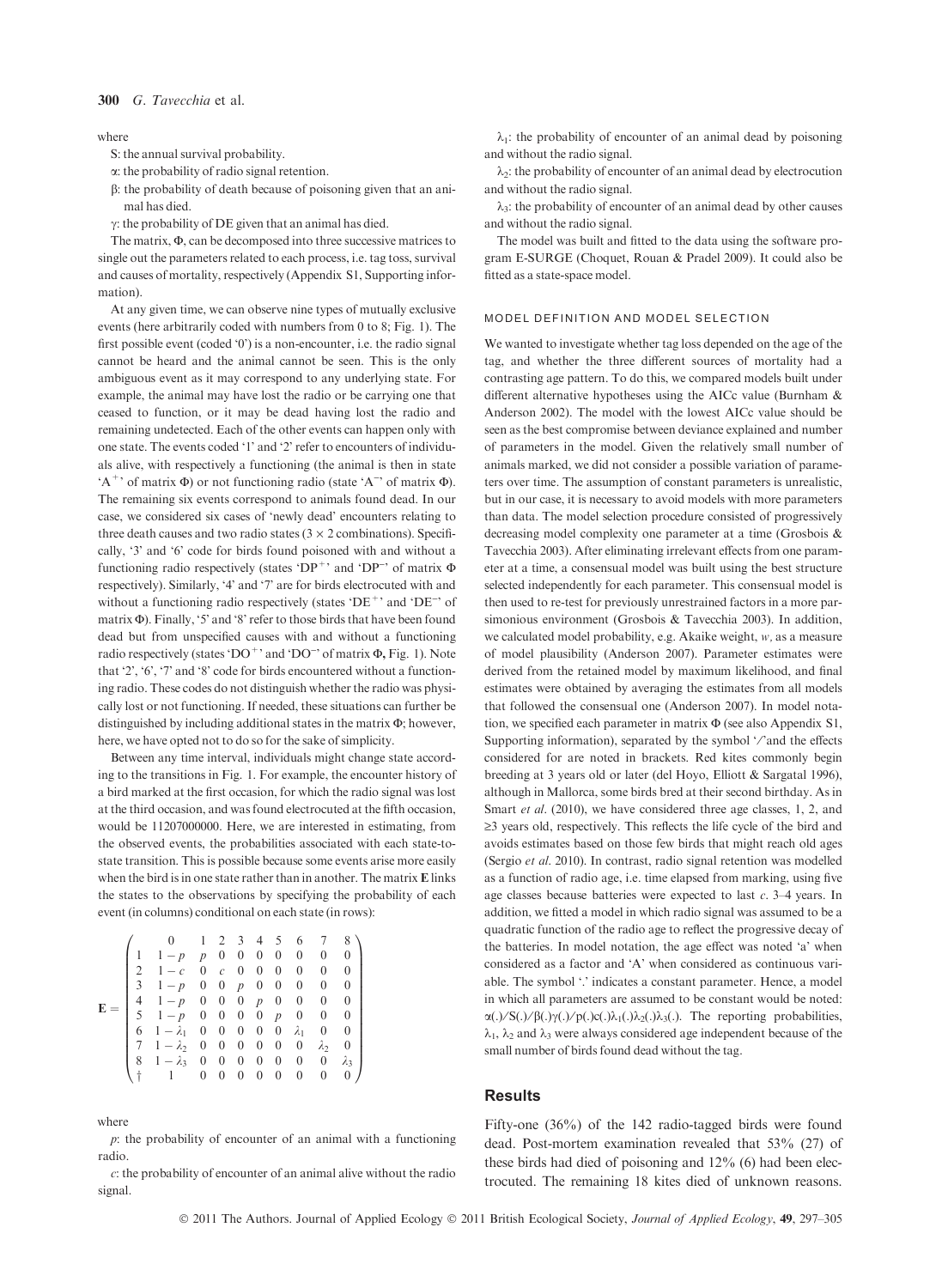Only two birds  $(4\%)$  were found dead after their radio signal was lost (events coded 6 and 7, respectively). The first steps of the model selection suggested a strong effect of age on radio life span and a weaker effect on survival and poisoning probability. As expected, the probability of detecting radio failure, i.e. the loss of the signal, varied according to the age of the radio because this included the end of the battery life. The first consensual model assumed an effect of age in these parameters (model 8, Table 1). We used this simpler model to re-assess the importance of age in all other parameters and to model signal life span,  $\alpha$ , as a linear function of the radio age. The latter model had the lowest AICc value (model 13; Table 1 and Fig. 2). It is worth noticing that  $\alpha$  in first-year birds was  $0.89 \pm 0.03$  (estimate  $\pm$  standard error), which suggested that about 10% of radios were lost, or ceased functioning, within the first year after marking. According to model 13, the detection probability, p, of a functioning radio was very high,  $0.99 \pm 0.008$ , and did not vary with bird age. In contrast, the probability,  $c$ , of detecting a bird without a radio tag was associated with age, being higher in first year  $(0.95 \pm 0.24)$  and lower during the second and subsequent years (0.37  $\pm$  0.14 and 0.57  $\pm$  0.09, respectively). The average value of survival for red kites in Mallorca in the age-independent model (model 8) was  $0.76 \pm 0.025$ . The models indicated a small difference among the three age classes considered (from model 9:  $0.72 \pm 0.08$ ,  $0.82 \pm 0.09$  and  $0.79 \pm 0.09$  for yearlings, immature and adults, respectively). This difference was not supported by the AICc values, and averaged estimates were very similar  $(0.76 \pm 0.03,$  $0.77 \pm 0.03$  and  $0.77 \pm 0.03$  for yearlings, immature and adults, respectively). Among the three components of mortality, the most important was poisoning (0.53  $\pm$  0.07), while only  $0.10 \pm 0.04$  was because of electrocution (estimates from model 11; Table 1 and Table S1, Supporting information).



Fig. 2. Radio tag retention as a function of tag age, i.e. time elapsed since marking (dots; model 8). The solid line joins the estimates from the model assuming a progressive decay of the signal (model 13).

The results suggested that mortality because of poisoning changed with age, peaking just before the age at which most birds begin to breed (Fig. 3). However, the model without an age effect (model 11) had a similar AICc value. This was probably due to the large standard errors of the age-dependent values of mortality because of poisoning (Fig. 3). The two models describe the data equally well, but model weight indicated that the model including an effect of age was more plausible. Also, model-averaged estimates of age-dependent proportions of poisoned birds, among the birds estimated to be dead, were different (0.44  $\pm$  0.09, 0.76  $\pm$  0.05 and  $0.63 \pm 0.17$  for yearlings, immature and adults, respectively). In contrast, bird age was not associated with the probability of DE, and it was poorly supported at all steps of the analysis (Table 1). As a consequence, the age-dependent estimates for

Table 1. Modelling tag retention,  $\alpha$ , survival, S, and sources of mortality ( $\beta$  and  $\gamma$ ), as a function of age. The effect of age was tested independently on one parameter at a time (models 1–7; see text for detailed on model selection strategy)

| Model          | T1/                        | T2/  | T3/                 | E        | d.f. | Deviance | AICc       | $\triangle$ AICc | W      |
|----------------|----------------------------|------|---------------------|----------|------|----------|------------|------------------|--------|
|                | Towards a consensual model |      |                     |          |      |          |            |                  |        |
|                | $\alpha(a)$                | S(a) | $\beta(a)\gamma(a)$ | p(a)c(a) | 22   | 810.32   | 857.06     | $8-1$            | 0.0058 |
| $\overline{c}$ | $\alpha(a)$                | S(a) | $\beta(a)\gamma(a)$ | p(a)c(.) | 20   | 816.86   | 859.12     | 10.16            | 0.0021 |
| 3              | $\alpha(a)$                | S(a) | $\beta(a)\gamma(a)$ | p(.)c(a) | 20   | 812.68   | 854.94     | 5.98             | 0.0167 |
| 4              | $\alpha(a)$                | S(a) | $\beta(a)\gamma(.)$ | p(a)c(a) | 20   | 810.98   | 853.24     | 4.28             | 0.0390 |
| 5              | $\alpha(a)$                | S(a) | $\beta(.)\gamma(a)$ | p(a)c(a) | 20   | 815.80   | 858.05     | 9.09             | 0.0035 |
| 6              | $\alpha(a)$                | S(.) | $\beta(a)\gamma(a)$ | p(a)c(a) | 20   | 813.48   | 855.74     | 6.78             | 0.0112 |
| 7              | $\alpha(.)$                | S(a) | $\beta(a)\gamma(a)$ | p(a)c(a) | 18   | 872.93   | $910 - 76$ | 61.8             | 0.0000 |
| 8              | $\alpha(a)$                | S(.) | $\beta(a)\gamma(.)$ | p(.)c(a) | 16   | 816.60   | 850.04     | 1.08             | 0.1931 |
|                | After the consensual model |      |                     |          |      |          |            |                  |        |
| 9              | $\alpha(a)$                | S(a) | $\beta(a)\gamma(.)$ | p(.)c(a) | 18   | 813.34   | 851.17     | 2.21             | 0.1100 |
| 10             | $\alpha(a)$                | S(.) | $\beta(a)\gamma(a)$ | p(.)c(a) | 18   | 815.99   | 853.82     | 4.86             | 0.0292 |
| 11             | $\alpha(a)$                | S(.) | $\beta(.)\gamma(.)$ | p(.)c(a) | 14   | 821.68   | 850.79     | 1.83             | 0.1327 |
| 12             | $\alpha(a)$                | S(.) | $\beta(a)\gamma(.)$ | p(.)c(.) | 14   | 821.79   | 850.90     | 1.94             | 0.1256 |
| 13             | $A^2$<br>$\alpha(A +$      | S(.) | $\beta(a)\gamma(.)$ | p(.)c(a) | 14   | 819.85   | 848.96     | $\theta$         | 0.3320 |

Model notation: 'a' = age as a factorial effect (three levels except in T1 where five levels were considered, see text), 'A' = continuous effect of age (1–5), " $\cdot$  = constant. 'p' = probability to encounter an animal that retained the radio signal, 'c' = probability to encounter a live kite that has lost its signal. In all models, reporting rates for birds found dead without a functioning radio ( $\lambda_1$ ,  $\lambda_2$  and  $\lambda_3$ ) were kept constant (not shown). Models in bold were used to obtained averaged estimates.

© 2011 The Authors. Journal of Applied Ecology © 2011 British Ecological Society, Journal of Applied Ecology, 49, 297–305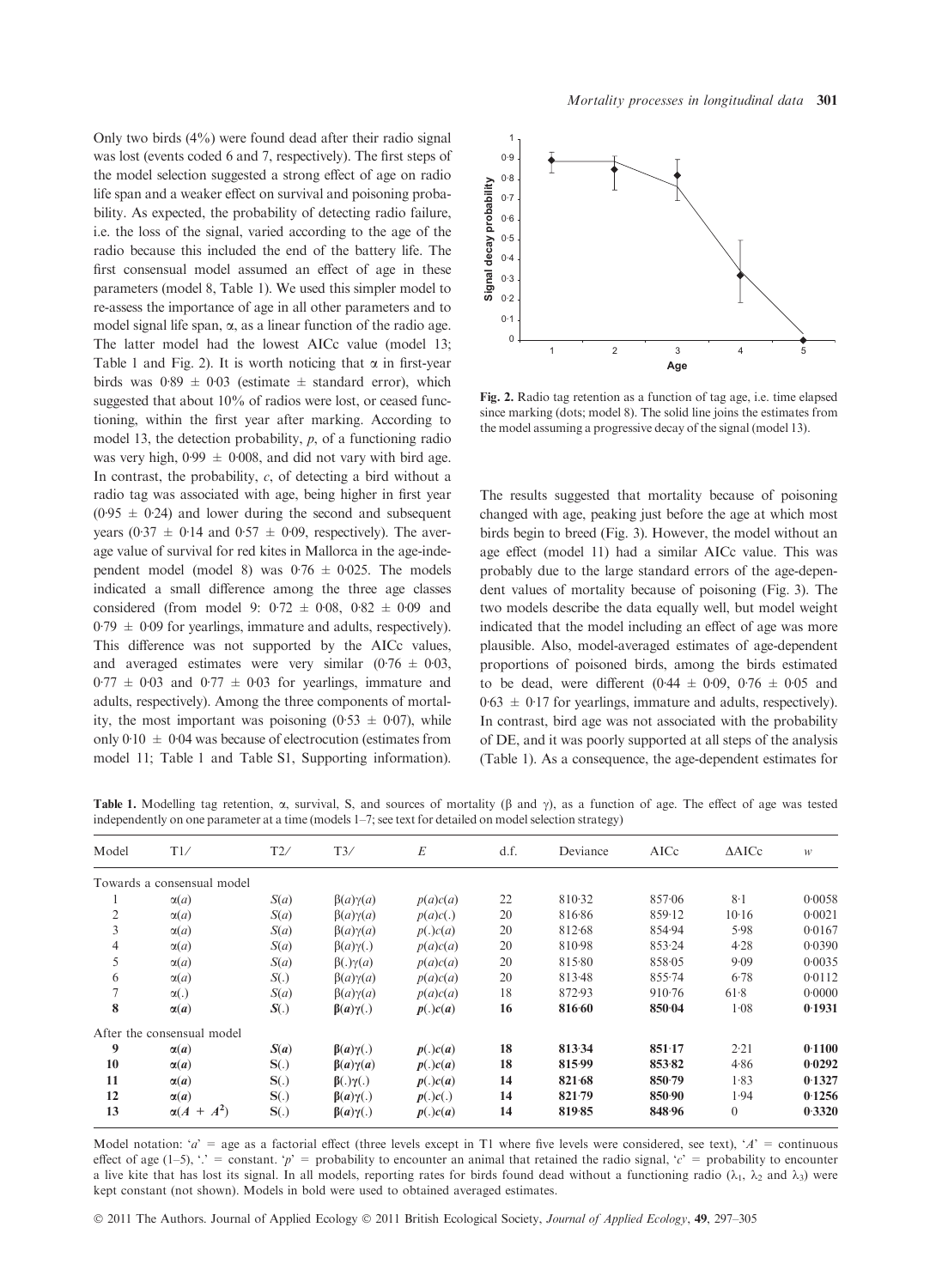

Fig. 3. Human-induced causes of mortality. The impact of illegal poisoning varies as a function of age, while the mortality because of electric power line is constant over age. Estimates are from the retained model (model 13).

this parameter derived by model averaging were very similar:  $0.121 \pm 0.05$ ,  $0.120 \pm 0.05$  and  $0.119 \pm 0.05$  for yearlings, immature and adults, respectively.

The estimates of S and  $\beta$  from models 8 and 11 can be combined to calculate the expected (age-independent) survival probability in the absence of illegal poisoning and ⁄or electrocution. This would be of 0.89  $\pm$  0.029 [=1 – 0.24  $\times$  $(1 - 0.53)$ ], corresponding to c. 14% increase in survival probability. As expected, removing mortality because of electrocution would lead to a smaller increase in survival probability, from 0.76 to 0.79  $\pm$  0.047 (c. 3%). Note that standard errors of the combined estimates were calculated using the  $\delta$ -method (Morgan 2000). Assuming the two human-related mortalities are additive, the survival probability of red kites would be of  $0.91 \pm 0.025$  if both were controlled (an overall increase of 17% in average survival).

## **Discussion**

The relative importance of proximate causes of mortality is typically expressed as the proportion of birds found dead or admitted to wildlife rehabilitation centres for a particular cause. This approach gives an indication of the relative importance of different causes of mortality, but it implicitly assumes that the probability of detecting a corpse or an injured bird is the same, regardless of the cause of death or of injury. This assumption is unlikely to be met in natural populations as the reporting rate of dead birds covaries with the cause of mortality (Brownie et al. 1985; Tavecchia 2000; Schaub 2009; Schaub et al. 2010). Thus, the proportion of animals dying from a particular cause cannot be expressed as a mortality probability, and the importance of each cause cannot be related to an absolute mortality measure. We have provided an analytical framework based on conditional probabilities that allow to assess the contributions of human-related causes of mortality in the red kite. We found that poisoning was responsible for 53% of red kite deaths in Mallorca. Moreover, our results indicated that this was higher for 2-year-old birds, probably reflecting their wide-ranging prospective behaviour (J. Adrover, unpublished data). Age differences in poison-related mortality have been reported in other studies and, generally, immature birds are more affected by poison than adults although this might depend on the species and the geographic location. In the United Kingdom, Smart et al. (2010) reported that 38% of radio-tagged red kites died because of poisoning, the majority of these during their first year; the illegal use of poison decreased kite survival by 31%, 8% and 5% for 1-, 2 and 3-year-old birds, respectively. Margalida et al. (2008) found that 18 (86%) of 21 radio-tagged bearded vultures Gypaetus barbatus died of poisoning, but they did not find differences between immature and adult birds. Similarly, González et al. (2007) reported that  $25\%$  of 52 radio-monitored Spanish Imperial Eagles Aquila adalberti died of poisoning. However, none of these studies directly estimated mortality from encounter histories or accounted for different reporting rate or tag loss. In this respect, a comparison of the age pattern can be misleading as it might reflect differences in the probability of finding the corpses.

In contrast to poison-related mortality, we found that DE accounted for 12% of the overall mortality and did not vary with the age of the bird. Once again, the impact of power lines and its age-dependent pattern differs among species. In the eagle owl, Bubo bubo electrocution was found to be the most important cause of mortality in 17 of 25 studies of causes of mortality, and it peaked during the dispersal period of juvenile owls (Sergio et al. 2004). However, even if the relative importance of poison and electrocution differs across species, the most important cause of mortality tends to affect the immature more than the adults. This emergent feature of human-related mortality in raptors can have important consequences in population dynamics and management.

#### A MODEL BASED ON CONDITIONAL PROBABILITIES

By building on previous work by Schaub & Pradel (2004) using counts of dead birds and by Juillet et al. (2011) on tag loss, we have provided a general model for the analysis of death processes in the presence of tag loss and imperfect detection. Our model can be used to test hypotheses on the probability of dying of a specific cause. For instance, we found that kites of different ages were affected by poisoning to different degrees, while the likelihood of death because of power lines was not affected by the age of birds. A limitation of our analysis is that we did not include a temporal effect in the parameter variations, but that was because of the relatively small sample size and is not a limitation of the approach itself. Nevertheless, the comparatively narrow standard errors associated with each parameter in our analysis suggest that temporal variability is small.

Recovery models in which survival and recovery or reporting rates are age-dependent include parameters that are not estimable, e.g. first age survival and recovery rate (Lakhani & Newton 1983; Tavecchia et al. 2002; Schaub & Pradel 2004). Schaub & Pradel (2004) also reported that the proportion of birds that have died from a particular cause cannot be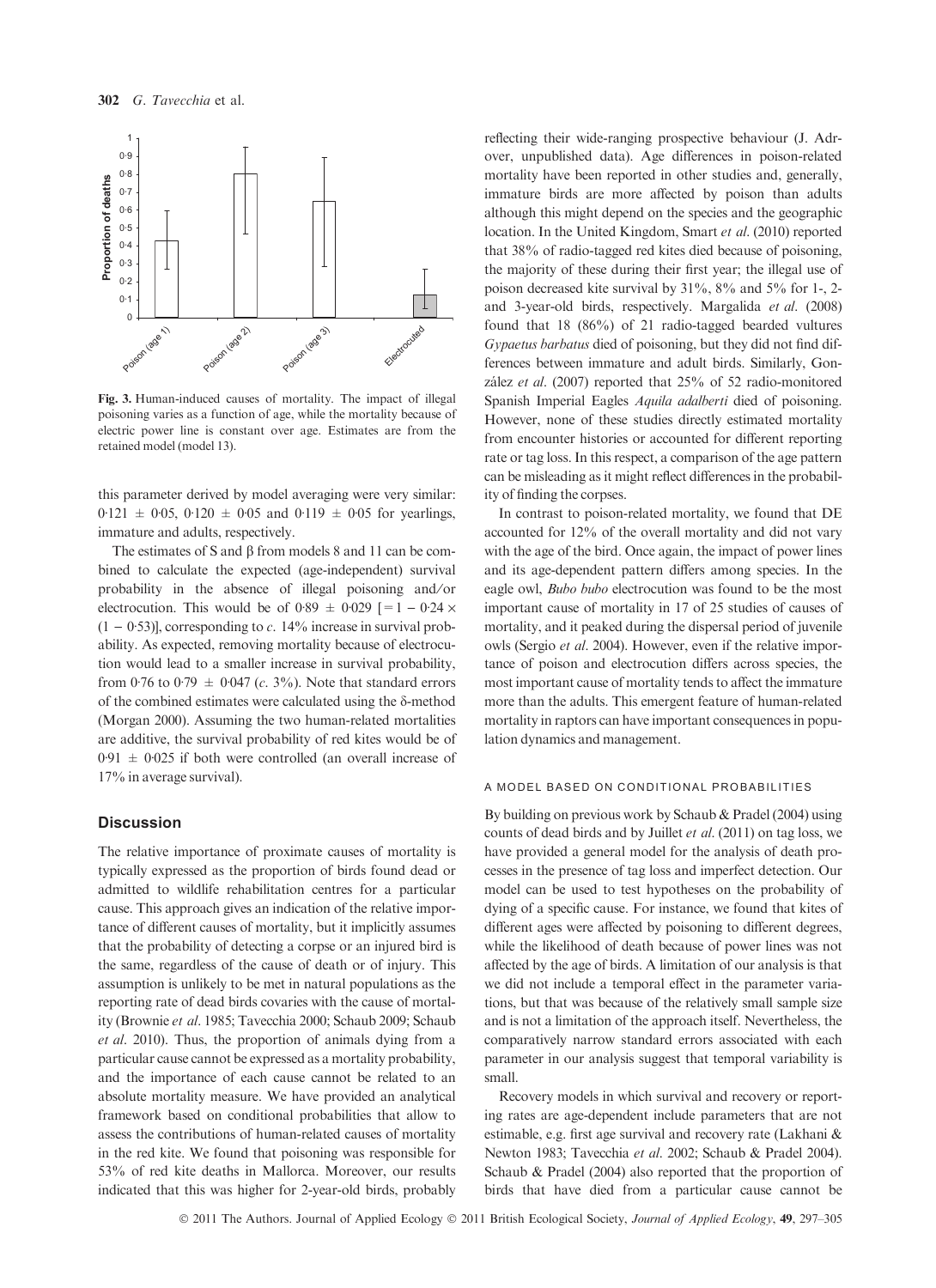estimated separately from the recovery rate because this latter depends on the cause of death. By including live resightings, we have avoided parameter identifiable problems (Freeman, Morgan & Catchpole 1992). Moreover, the detection probability of finding dead birds with a working radio tag was independent of the cause of mortality.

The presence of two types of marks made it possible to consider the probability of tag loss. This is rarely taken into account in capture–mark–recapture studies, especially in those that use radiotransmitters. Radiotracking is often considered to be a method by which fully comprehensive data on presence-absence of wild animals can be obtained, as it is assumed to have a probability detection of 1 (White & Burnham 1999; Williams, Nichols & Conroy 2002). We found a very high detection probability  $(0.99)$  for those birds that retained a functional radio tag, but note that 11% of the radios were lost or stopped functioning within the first year of use. Without the presence of a secondary mark, these radio signal failures would be erroneously confounded with mortality. Radio malfunction and radio-loss are common features of many radiotracking studies and they usually result in data loss. Our approach can be used to include these data by considering conditional probabilities.

Our model is suitable for the study of latent (unobservable) multiplicative processes and has a wide range of application in conservation studies. For example, in wildlife epidemiology, the infectious state of an individual can be treated as an uncertain state and transitions between alternative states can be estimated via a state-space model similar to the one proposed here. More generally, the approach presented is flexible enough to be extended to any added conditional process, i.e. the loss of secondary marks, movements between sites, breeding proportion or temporal emigration (Pradel 2009; Sanz-Aguilar et al. 2011).

## IMPLICATIONS FOR CONSERVATION AND MANAGEMENT OF WILDLIFE POPULATIONS

Conservation practitioners often base their decision on the trade-offs between cost, effort and expected positive outcome (pay-off) of a given management action. For red kite conservation, therefore, it is important to estimate the relative contribution of each cause of mortality and to know whether these are additive or compensatory (Tavecchia et al. 2001; Schaub & Lebreton 2004). Mortality because of poisoning is by far the most important cause of mortality in our population (Fig. 3), although at present, we do not know how much of this is additive to other sources of mortality. A part of this mortality must be compensatory because it affects principally immature birds. Also, its impact on population growth rate is not clear. On one hand, this impact is mitigated by the fact that immature birds have a low reproductive value (but see Sergio et al. 2010). On the other hand, these birds represent the pool of future breeders that might fill vacant territories and sustain population growth (Prugnolle et al. 2003; Sergio et al. 2004). For the red kite population in Mallorca, the impact of poisoning might be higher than expected because some birds begin to breed at 2 years old. In addition, poison is generally used to control predators in areas where there is a high density of prey (Whitfield et al. 2003). These areas might play the role of population sinks thereby accelerating population extinction (Delibes, Gaona & Ferreras 2001).

The average survival of red kites in Mallorca during our study was  $0.76 \pm 0.025$ . This estimate might be negatively biased because some birds could have lost both wing tags after the loss of the radio signal and would have become undetectable unless recovered dead. Although we never observed such a case, we cannot rule out this possibility. Yet, this bias would only be relevant in old birds because the probability of losing the radio signal and both wing tags before the age of 3 is very small. The loss of wing tags can be incorporated into the model as a new event, but in our case, the corresponding parameters would be estimated at zero as this event was never observed. Contrary to the lower survival of adult kites, survival during the first year of life was higher than that reported for the UK (Smart et al. 2010). This is probably a result of artificial feeding stations on the island (Adrover 2002) that tend to enhance immature survival, reduce dispersal and increase average productivity (Oro et al. 2008; Martinez-Abrain et al. 2011). It might also reflect the low permanent emigration because of insularity. The high survival of first-year birds seems to partially compensate for the low survival of adults because the population in Mallorca is slowly increasing. However, population growth could also be a consequence of the high productivity of the population because of supplementary feeding (González et al. 2006). At present, we do not have enough information to separate these hypotheses.

Our results emphasise the high susceptibility of the red kite to primary and secondary poisoning (Smart et al. 2010). This human-related mortality is higher than natural mortality and represents a serious threat to the persistence of red kites in Mallorca. Indeed, the relative importance of stochastic factors in the extinction probability is expected to increase in isolated populations where the chances of a 'rescue effect' by individuals immigrating from other areas are small. Further research should focus on the additive vs. compensatory nature of human-related mortality (Servanty et al. 2010), and on perturbation analyses (Igual et al. 2009) to investigate their impact on population dynamics.

Finally, we have identified illegal poisoning as the most important source of mortality in Mallorca especially for young kites just before the establishment of their territory. The use of poison to control predators is illegal in Spain but it is often difficult to prove where poisoned baits have been used. We recommend an increase in the radiotracking effort of 2-year-old kites to promptly locate the areas in which poison is in use so that appropriate action can be taken.

## Acknowledgements

We thank the 'Escull Aventura' and the many people that collaborated in collecting the data and provided logistic support for this study. We also thank the Conselleria de Medio Ambiente of the Government of the Balearic Islands, the Fundació 'La Caixa', the Fundación Biodiversidad, the Fundación Caja Madrid and Gesa-Endesa for financing part of the project. Thanks to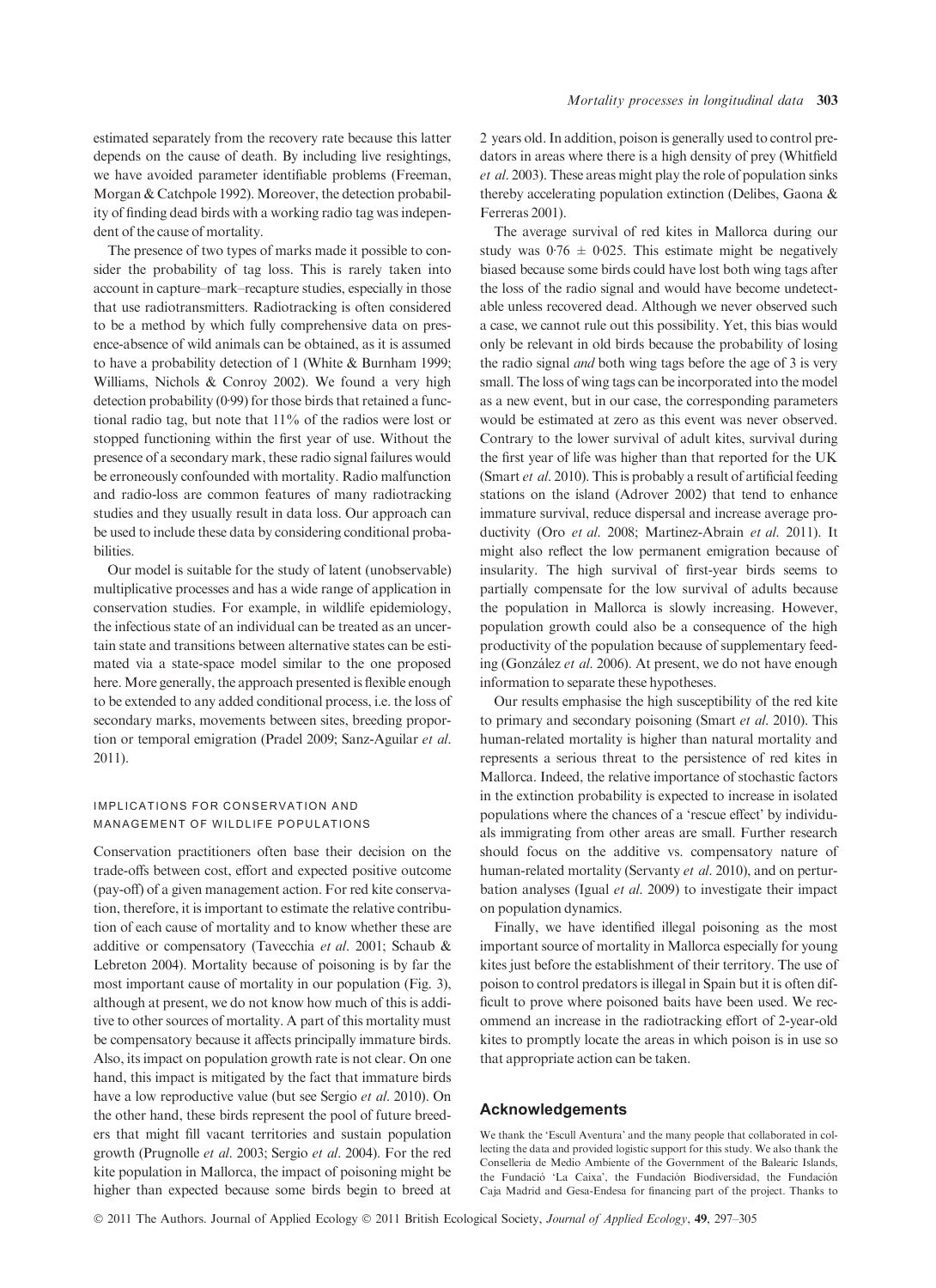R. Choquet for the help with the link function in program E-SURGE and to M. Schaub for suggesting on how to improve the manuscript. This research was partially supported by the project BFU2009-09359 funded by the Ministerio de Ciencia y Inovacion.

## References

- Adrover, J. (2002) Us de l abocador de Son Reus per part de la població de Milana Milvus milvus a Mallorca. Anuari Ornitologic de les Balears, 22, 37–47.
- Adrover, J., Muñoz, A. & Riera, J. (2002) Situació de la milana Milvus milvus a Mallorca. Anuari Ornitologic de les Balears, 17, 41–45. http://www. gobmallorca.com/ornit/anuari/
- Anderson, D.R. (2007) Model Based Inference in the Life Sciences: A Primer on Evidence. Springer, New York.
- Arnason, A.N. (1973) The estimation of population size, migration rates and survival in a stratified population. Research on Population Ecology, 15, 1–8.
- Brownie, C., Anderson, D.R., Burnham, K.P. & Robson, D.S. (1985) Statistical Inference from Band Recovery Data – A Handbook. Fish and Wildlife Service, Resource Publication No. 156, Washington, DC.
- Burnham, K.P. (1993) A theory of combined analysis of ring recovery and recapture data. Marked Individuals in the Study of Bird Population (eds J. Lebreton & P.M. North), pp. 199-213. Birkhauser Verlag, Basel/Switzerland.
- Burnham, K.P. & Anderson, D.R. (2002) Model Selection and Inference. A Practical Information-Theoretic Approach, 2nd edn. Springer, New York.
- Burnham, K.P., Anderson, D.R., White, G.C., Brownie, C. & Pollock, K.H. (1987) Design and Analysis Methods for Fish Survival Experiments Based on Release Recapture. American Fisheries Society, Bethesda, MD.
- Choquet, R., Rouan, L. & Pradel, R. (2009) Program E-Surge: a software application for fitting Multievent models. Modeling Demographic Processes in Marked Populations. Environmental and Ecological Statistics (eds D. Thomson, E. Cooch & M. Conroy), pp. 845–865. Springer, ????.
- Cowen, L. & Schwarz, C.J. (2006) The Jolly-Seber model with tag loss. Biometrics, 62, 699–705.
- Delibes, M., Gaona, P. & Ferreras, P. (2001) Effects of an attractive sink leading into maladaptive habitat selection. The American Naturalist, 158, 277– 285.
- Diefenbach, D.R. & Alt, G.L. (1998) Modeling and evaluation of ear tag loss in black bears. The Journal of Wildlife Management, 62, 1292–1300.
- Evans, I. & Pienkowski, M.W. (1991) World status of Red Kite. A background to the experimental reintroduction to England and Scotland. British Birds, 84, 171–187.
- Freeman, S.N., Morgan, B.J.T. & Catchpole, E.A. (1992) On the augmentation of ring recovery data with field information. Journal of Animal Ecology, 61, 649–657.
- González, L.M., Margalida, A., Sánchez, R. & Oria, J. (2006) Supplementary feeding as an effective tool for improving breeding success in the Spanish imperial eagle (Aquila adalberti). Biological Conservation, 129, 477–486.
- González, L.M., Margalida, A., Mañosa, S., Sánchez, R., Oria, J., Molina, J.I., Caldera, J., Aranda, A. & Prada, L. (2007) Causes and spatio-temporal variations of non-natural mortality in the vulnerable Spanish Imperial Eagle Aquila Adalberti during a recovery period. Oryx, 41, 495–502.
- Grosbois, V. & Tavecchia, G. (2003) Modeling dispersal with capture-recapture data: disentangling decisions of leaving and settlement. Ecology, 84, 1225–1236.
- Hargrove, J.W. & Borland, C.H. (1994) Pooled population parameter estimates from mark-recapture data. Biometrics, 50, 1129–1141.
- del Hoyo, J., Elliott, A. & Sargatal, J. (1996) Handbook of the Birds of the World. Vol 3. Hoatzin to Auks. Lynx Edicions, Barcelona.
- Igual, J.M., Tavecchia, G., Jenouvrier, S., Forero, M.G. & Oro, D. (2009) Buying years to extinction: is compensatory mitigation for marine bycatch a sufficient conservation measure for seabirds? PLoS ONE, 4, e4826. doi:10.1371/ journal.pone.0004826.
- IUCN (2010) IUCN Red List of Threatened Species Version 2010.4. IUCN, www.iucnredlist.org.
- Juillet, C., Choquet, R., Gauthier, G. & Pradel, R. (2011) A Capture–Recapture Model with double-marking, live and dead encounters, and heterogeneity of reporting due to auxiliary mark loss. Journal of Agricultural, Biological, and Environmental Statistics, 16, 88–104.
- Lakhani, K.H. & Newton, I. (1983) Estimating age-specific bird survival rates from ring recoveries-can it be done? Journal of Animal Ecology, 52, 83–91.
- Lebreton, J., Almeras, T. & Pradel, R. (1999) Competing events, mixtures of information and multistrata recapture models. Bird Study, 46(Suppl.), 39–46.
- Lehman, R.N., Kennedy, P.L. & Savidge, J.A. (2007) The state of the art in raptor electrocution research: a global review. Biological Conservation, 136, 159–174.
- Margalida, A., Heredia, R., Razin, M. & Hernández, M. (2008) Sources of variation in mortality of the bearded vulture Gypaetus barbatus in Europe. Bird Conservation International, 18, 1–10.
- Martinez-Abrain, A., Oro, D., Tavecchia, G., Jimenez, J., Surroca, M. & Regan, H. (2011) Demographic response of a long-lived species to the synergistic effects of mortality in wind power plants and food scarcity after the European Bovine Spongiform Encephalopathy crisis. Journal of Applied Ecology, doi: 10.111/j.1365-2664.2011.02080.x.
- Martínez-Abraín, A., Crespo, J., Jiménez, J., Gómez, J.A. & Oro, D. (2009) Is the historical war against wildlife over in southern Europe? Animal Conservation, 12, 204–208.
- Morgan, B.J.T. (2000) Applied Stochastic Modelling. Arnold, London.
- Newton, I. (1979) Population Ecology of Raptors. Poyser, London.
- Nichols, J.D. & Hines, J.E. (1993) Survival rate estimation in the presence of tag loss using joint analysis of capture-recapture and resighting data. Marked Individuals in the Study of Bird Population. Advances in Life Sciences (eds J. Lebreton & P.M. North), pp. 229–243. Birkhäuser Verlag, Basel, Switzerland.
- Nichols, J.D., Bart, J., Limpert, R.J., Sladen, W.J.L. & Hines, J.E. (1992) Annual survival rates of adult and immature eastern population Tundra Swans. The Journal of Wildlife Management, 56, 485–494.
- Oro, D., Margalida, A., Carrete, M., Heredia, R. & Dona´zar, J.A. (2008) Testing the goodness of supplementary feeding to enhance population viability in an endangered vulture. PLoS ONE, 3, e4084. doi:10.1371/journal.pone. 0004084.
- Pradel, R. (2005) Multievent: an extension of multistate capture-recapture models to uncertain states. Biometrics, 61, 442–447.
- Pradel, R. (2009) The stakes of capture-recapture models with state uncertainty. Modeling Demographic Processes in Marked Populations. Environmental and Ecological Statistics (eds D. Thomson, E. Cooch & M. Conroy), pp. 781–798. Springer, New York.
- Prugnolle, F., Pilard, P., Brun, L. & Tavecchia, G. (2003) First-year and adult survival of the endangered Lesser Kestrel Falco naumanni in southern France: local first-year survival is higher in La Crau than in Spain with a high proportion of first-year birds returning to their natal area. Bird Study, 50, 68–75.
- Sanz-Aguilar, A., Tavecchia, G., Igual, J.M., Pradel, R., Genovart, M. & Oro, D. (2011) Studying the reproductive skipping behaviour in long-lived birds by adding nest-inspection to individual-based data. Ecological Applications, 21, 555–564.
- Schaub, M. (2009) Evaluation of bias, precision and accuracy of mortality cause proportion estimators from ring recovery data. Modeling Demographic Processes in Marked Populations. Environmental and Ecological Statistics. (eds D. Thomson, E. Cooch & M. Conroy), pp. 1081–1098. Springer, New York.
- Schaub, M. & Lebreton, J. (2004) Testing the additive versus the compensatory hypothesis of mortality from ring-recovery data using a random effect model. Animal Biodiversity and Conservation, 27, 73–85.
- Schaub, M. & Pradel, R. (2004) Assessing the relative importance of different sources of mortality from recoveries of marked animals. *Ecology*, 85, 930– 938.
- Schaub, M., Aebischer, A., Gimenez, O., Berger, S. & Arlettaz, R. (2010) Massive immigration balances high anthropogenic mortality in a stable eagle owl population: lessons for conservation. Biological Conservation, 143, 1911– 1918.
- Schwarz, C.J., Schweigert, J.F. & Arnason, A.N. (1993) Estimating migration rates using tag-recovery data. Biometrics, 49, 177–193.
- Sergio, F., Marchesi, L., Pedrini, P., Ferrer, M. & Penteriani, V. (2004) Electrocution alters the distribution and density of a top predator, the eagle owl Bubo bubo. Journal of Applied Ecology, 41, 836–845.
- Sergio, F., Tavecchia, G., Blas, J., López, L., Tanferna, A. & Hiraldo, F. (2010) Variation in age-structured vital rates of a long-lived raptor: implications for population growth. Basic and Applied Ecology, 12, 107–115.
- Servanty, S., Choquet, R., Baubet, E., Brandt, S., Gaillard, J., Schaub, M., Toïgo, C., Lebreton, J., Buoro, M. & Gimenez, O. (2010) Assessing whether mortality is additive using marked animals: a Bayesian state–space modeling approach. Ecology, 91, 1916–1923.
- Smart, J., Amar, A., Sim, I.M., Etheridge, B., Cameron, D., Christie, G. & Wilson, J.D. (2010) Illegal killing slows population recovery of a re-introduced